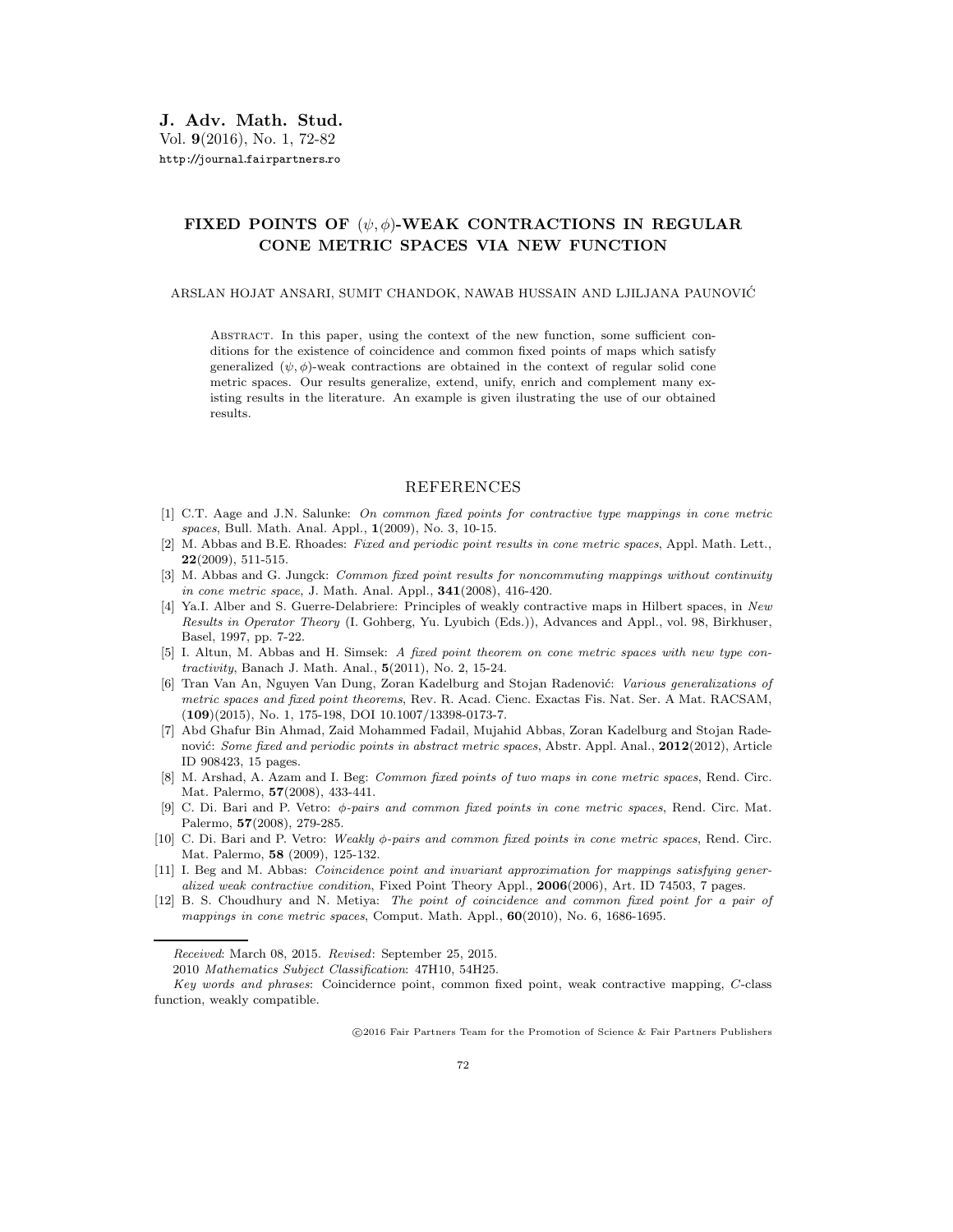*Fixed points of* (ψ, φ)*-weak contractions in regular cone metric spaces via new function* 73

- [13] B. S. Choudhury and N. Metiya: *Fixed points of weak contractions in cone metric spaces*, Nonlinear Anal., **72**(2010), 1589-1593.
- [14] A. S. Cvetković, S. Radenović, S. Simić and M.P. Stanić: *Generalized ϕ-contraction for four mappings on solid cone metric spaces*, Indian J. Math., **56**(2014), No. 2, 209-228.
- [15] Hui-Sheng Ding, Zoran Kadelburg, Erdal Karapinar and Stojan Radenović: *Common fixed points of weak contractions in cone metric spaces*, Abstr. Appl. Anal., **2012**(2012), Article ID 793862.
- [16] D. Đorić: *Common fixed point for generalized*  $(\psi, \phi)$ -weak contractions, Appl. Math. Lett., **22**(2009), No. 12, 1806, 1900 No. 12, 1896-1900.
- [17] P.N. Dutta and B.S. Choudhury: *A generalization of contraction principle in metric spaces*, Fixed Point Theory Appl., **2008**(2008), Article ID 406368.
- [18] L.G. Huang and X. Zhang: *Cone metric spaces and fixed point theorems of contractive mappings*, J. Math. Anal. Appl., **332**(2007), 1468-1476.
- [19] N. Hussain and G. Jungck: *Common fixed point and invariant approximation results for noncommuting generalized (f,g)-nonexpansive maps*, J. Math. Anal. Appl., **321**(2006), 851-861.
- [20] N. Hussain, M. H. Shah, A. Amini-Harandi and Z. Akhtar: *Common fixed point theorems for generalized contractive mappings with applications*, Fixed Point Theory Appl., 2013, 2013:169.
- [21] S. Janković, Z. Kadelburg and S. Radenović: *On cone metric spces: A survey*, Nonlinear Anal., **74**(2011), 2591-2601.
- [22] S. Janković, Z. Golubović and S. Radenović: *Compatible and weakly compatible mappings in cone metric spaces*, Math. Comput. Modelling, **52**(2010), 1728-1738.
- [23] G. Jungck, S. Radenović, S. Radojević and V. Rakočević: *Common fixed point theorems for weakly compatible pairs on cone metric spaces*, Fixed Point Theory Appl., 2009, Art. ID 643840, 13 pages.
- [24] Z. Kadelburg and S. Radenović: *Generalized quasicontractions in orbitally complete abstract metric spaces*, Fixed Point Theory, **13**(2012), No. 2, 527-536.
- [25] O. Popescu: *Fixed points for* (ψ, φ)*-weak contractions*, Appl. Math. Lett., **<sup>24</sup>**(2011), No. 1, 1-4.
- [26] S. Radenović and Z. Kadelburg: *Quasi-contractions on symmetric and cone symmetric spaces*, Banach J. Math. Anal., **5**(2011), No. 1, 38-50.
- [27] B.E. Rhoades: *Some theorems on weakly contractive maps*, Nonlinear Anal., **47**(2001), 2683-2693.
- [28] S. Radenović, Z. Kadelburg, D. Jandrlić and A. Jandrlić: *Some results on weakly contractive maps*, Bull. Iranian Math. Soc., **38**(2012), No. 3, 625-645.
- [29] M.H. Shah, Suzana Simić, N. Hussain, A. Sretenović and S. Radenović: *Common fixed points theorems for occasionally weakly compatible pairs on cone metric type spaces*, J. Comput. Anal. Appl., **14**(2012), 290-297.
- [30] Y. Song: *Common fixed points and invariant approximations for generalized* (f, g)*-nonexpansive mappings*, Commun. Math. Anal., **2**(2007), 17-26.
- [31] Y. Song and S. Xu: *A note on common fixed-points for Banach operator pairs*, Int. J. Contemp. Math. Sci., **2**(2007), 1163-1166.
- [32] Qingnian Zhang and Yisheng Song: *Fixed point theory for generalized* φ*-weak contractions*, Appl. Math. Lett., **22**(2009), 75-78.
- [33] P. Vetro: *Common fixed points in cone metric spaces*, Rend. Circ. Mat. Palermo, **56**(2007), 464-468.
- [34] D. Wardowski: *End point and fixed points of set-valued contractions in cone metric spaces*, Nonlinear Anal., **71**(2009), 512-516.